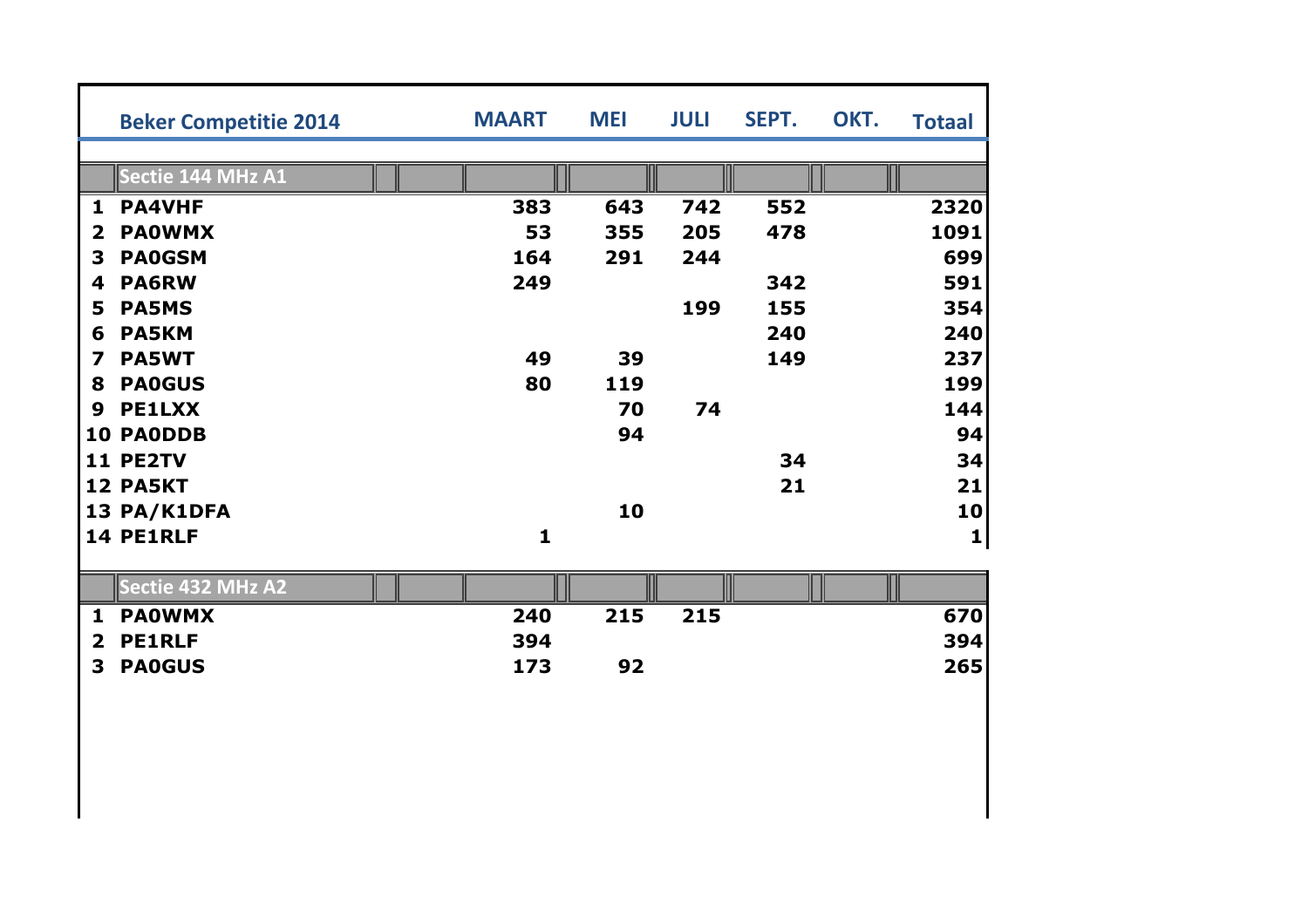|                         | Sectie A (A1+A2)                   |              |            |             |       |      |               |
|-------------------------|------------------------------------|--------------|------------|-------------|-------|------|---------------|
| $\mathbf{1}$            | <b>PA4VHF</b>                      | 383          | 643        | 742         | 552   |      | 2320          |
| $\overline{\mathbf{2}}$ | <b>PAOWMX</b>                      | 293          | 570        | 420         | 478   |      | 1761          |
| 3                       | <b>PA0GSM</b>                      | 164          | 291        | 244         |       |      | 699           |
| 4                       | <b>PA6RW</b>                       | 249          |            |             | 342   |      | 591           |
| 5                       | <b>PAOGUS</b>                      | 253          | 211        |             |       |      | 464           |
| 6                       | <b>PE1RLF</b>                      | 395          |            |             |       |      | 395           |
| $\overline{\mathbf{z}}$ | <b>PA5MS</b>                       |              |            | 199         | 155   |      | 354           |
| 8                       | <b>PA5KM</b><br>(punten naar PI4Z) |              |            |             | 240   |      | 240           |
| 9                       | <b>PA5WT</b>                       | 49           | 39         |             | 149   |      | 237           |
|                         | 10 PE1LXX                          |              | 70         | 74          |       |      | 144           |
|                         | <b>11 PAODDB</b>                   |              | 94         |             |       |      | 94            |
|                         | 12 PE2TV                           |              |            |             | 34    |      | 34            |
|                         | 13 PA5KT                           |              |            |             | 21    |      | 21            |
|                         | 14 PA/K1DFA                        |              | 10         |             |       |      | 10            |
|                         | <b>Beker Competitie 2014</b>       | <b>MAART</b> | <b>MEI</b> | <b>JULI</b> | SEPT. | OKT. | <b>Totaal</b> |
|                         | Sectie C1 (144 MHz)                |              |            |             |       |      |               |
| $\mathbf{1}$            | <b>PAOEMO</b>                      | 148          | 216        | 235         | 209   |      | 808           |
| $\overline{2}$          | <b>PA3HFJ</b>                      | 79           | 108        | 66          | 171   |      | 424           |
| 3                       | <b>PE1EWR</b>                      | 76           | 87         | 95          | 136   |      | 394           |
| 4                       | <b>PAOFEI</b>                      | 32           | 11         | 46          | 62    |      | 151           |
| 5                       | <b>PD2TW</b>                       | 123          |            |             |       |      | 123           |
| 6                       | <b>PA5P</b>                        | 21           | 20         | 32          | 18    |      | 91            |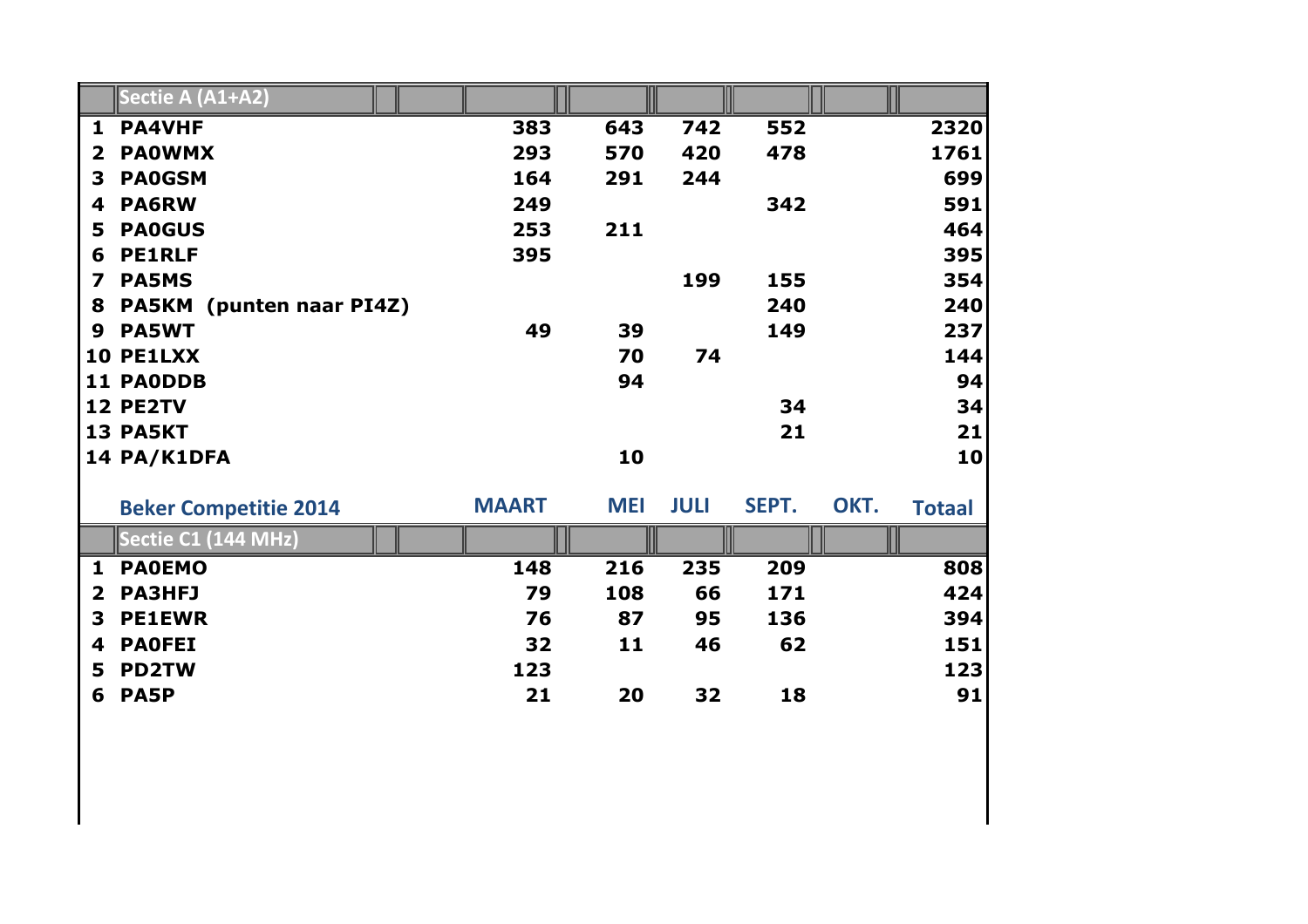|                         | Sectie C2 (432 MHz)             |     |     |     |     |      |
|-------------------------|---------------------------------|-----|-----|-----|-----|------|
| $\mathbf{1}$            | <b>PA5KM</b>                    | 282 | 228 | 411 |     | 921  |
| $\mathbf 2$             | <b>PE1EWR</b>                   | 157 | 84  | 128 |     | 369  |
| 3                       | <b>PE1RLF</b>                   |     | 55  | 99  |     | 154  |
| 4                       | <b>PAOEMO</b>                   | 45  | 4   | 20  |     | 69   |
| 5                       | <b>PAOFEI</b>                   | 10  | 24  | 11  |     | 45   |
| 6                       | <b>PA3HFJ</b>                   | 44  |     |     |     | 44   |
|                         |                                 |     |     |     |     |      |
|                         | Sectie C (C1+C2)                |     |     |     |     |      |
| 1                       | <b>PA5KM</b> (punten naar PI4Z) | 282 | 228 | 411 | 240 | 1161 |
| $\overline{\mathbf{2}}$ | <b>PAOEMO</b>                   | 193 | 220 | 255 | 209 | 877  |
| 3                       | <b>PE1EWR</b>                   | 233 | 171 | 223 | 136 | 763  |
| 4                       | <b>PA3HFJ</b>                   | 123 | 108 | 66  | 171 | 468  |
| 5                       | <b>PAOFEI</b>                   | 42  | 35  | 57  | 62  | 196  |
| 6                       | <b>PE1RLF</b>                   |     | 55  | 99  |     | 154  |
| 7                       | <b>PD2TW</b>                    | 123 |     |     |     | 123  |
| 8                       | <b>PA5P</b>                     | 21  | 20  | 32  | 18  | 91   |
|                         |                                 |     |     |     |     |      |
|                         | Sectie N1 (144 MHz)             |     |     |     |     |      |
| $\mathbf{1}$            | <b>PA3CGJ</b>                   | 75  |     |     | 62  | 137  |
| $\overline{\mathbf{2}}$ | PD1B                            | 17  |     | 87  |     | 104  |
| 3                       | PC <sub>2F</sub>                |     |     |     | 79  | 79   |
| 4                       | <b>PA7AL</b>                    | 53  |     |     | 11  | 64   |
| 5                       | <b>PA3GEO</b>                   |     |     |     | 11  | 11   |
|                         |                                 |     |     |     |     |      |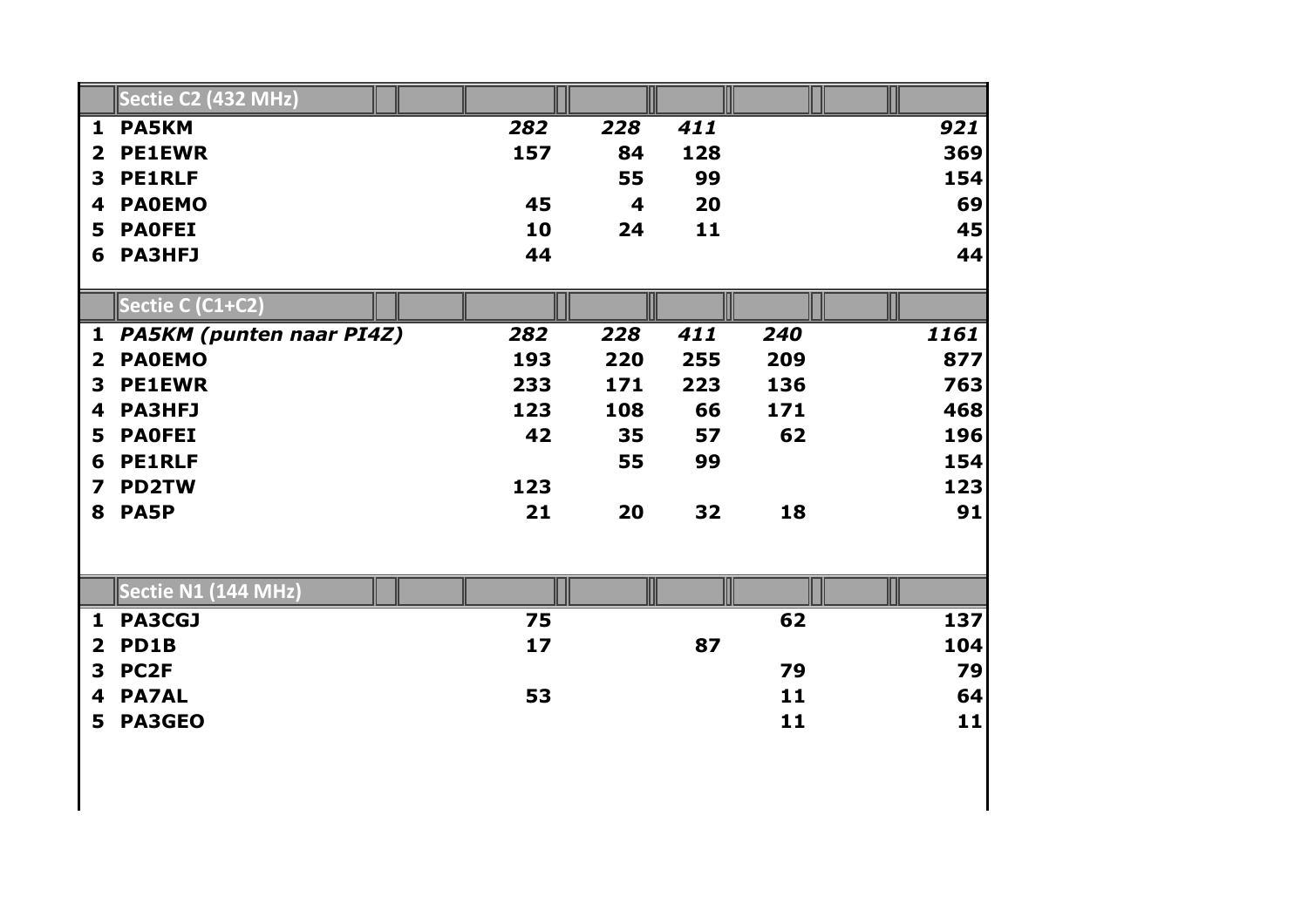|                         | <b>Beker Competitie 2014</b>    | <b>MAART</b>            | <b>MEI</b> | <b>JULI</b> | SEPT. | OKT. | <b>Totaal</b> |
|-------------------------|---------------------------------|-------------------------|------------|-------------|-------|------|---------------|
|                         | Sectie N2 (432 MHz)             |                         |            |             |       |      |               |
| $\mathbf{1}$            | PD1B                            | $\overline{\mathbf{4}}$ |            | 42          |       |      | 46            |
|                         |                                 |                         |            |             |       |      |               |
|                         | Sectie N (N1+N2)                |                         |            |             |       |      |               |
| $\mathbf{1}$            | PD1B                            | 21                      |            | 129         |       |      | 150           |
| $\mathbf{2}$            | <b>PA3CGJ</b>                   | 75                      |            |             | 62    |      | 137           |
| 3                       | <b>PA7AL</b>                    | 53                      |            |             | 11    |      | 64            |
| 4                       | PC <sub>2F</sub>                |                         |            |             | 79    |      | 79            |
| 5                       | <b>PA3GEO</b>                   |                         |            |             | 11    |      | 11            |
|                         |                                 |                         |            |             |       |      |               |
|                         | sectie 144 MHz B1               |                         |            |             |       |      |               |
| $\mathbf{1}$            | <b>PA1T (punten naar PI4GN)</b> | 1000                    | 1000       | 1000        | 776   |      | 3776          |
| $\overline{\mathbf{2}}$ | <b>PA6NL</b>                    |                         |            |             | 1000  |      | 1000          |
| 3                       | PC5T                            |                         |            |             | 952   |      | 952           |
| 4                       | PI4ZOD                          |                         | 70         |             |       |      | 70            |
|                         |                                 |                         |            |             |       |      |               |
|                         | Sectie 432 MHz B2               |                         |            |             |       |      |               |
| $\mathbf{1}$            | PI4GN                           | 1000                    | 695        | 1000        |       |      | 2695          |
| $\overline{2}$          | <b>PA6NL</b>                    |                         | 1000       |             |       |      | 1000          |
|                         |                                 |                         |            |             |       |      |               |
|                         | Sectie 1296 MHz en up B3        |                         |            |             |       |      |               |
| $\mathbf{1}$            | PI4GN                           | 4515                    | 2896       | 4893        |       |      | 12304         |
| $\overline{\mathbf{2}}$ | <b>PI4Z</b>                     | 2391                    | 1949       | 1575        |       |      | 5915          |
| 3                       | <b>PA6NL</b>                    |                         | 3978       |             |       |      | 3978          |
| 4                       | <b>PE1MMP</b>                   | 1415                    | 742        | 1075        |       |      | 3232          |
|                         |                                 |                         |            |             |       |      |               |
|                         |                                 |                         |            |             |       |      |               |